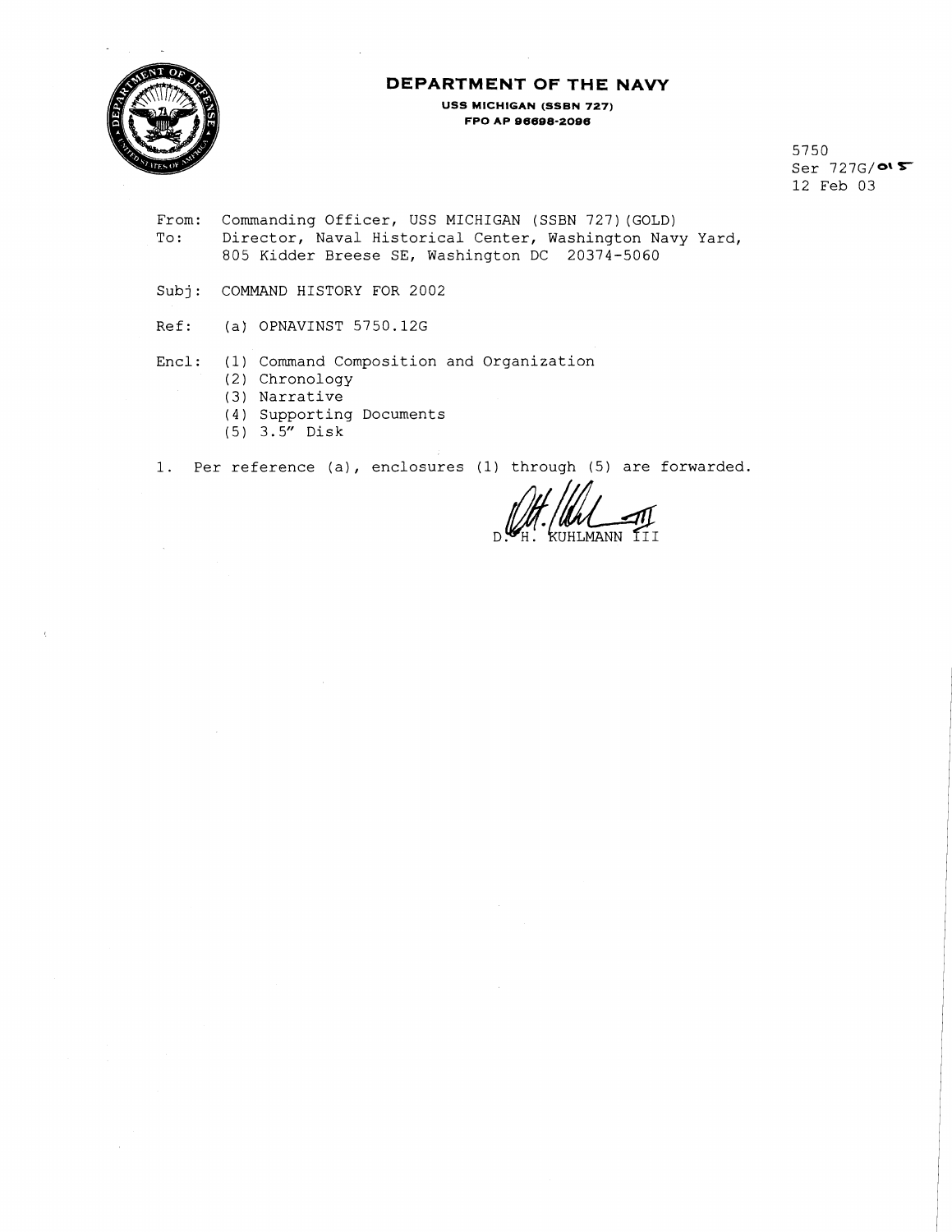#### **COMMAND COMPOSITION AND ORGANIZATION**

USS MICHIGAN (SSBN 727)(GOLD) UIC: 35956

1. Mission. The mission of the SSBN 726 class submarine is to provide strategic deterrence against hostile attack by maintaining a continuous capability to deliver strategic missile attacks against hostile targets. In order to carry out this mission, SSBN 726 class submarines are designed to:

a. Operate at sea for extended periods as a highly reliable, survivable deterrent to nuclear attack by a foreign power, and to destroy land targets with nuclear armed missiles.

b. Minimize the probability of detection by any potential threat.

c. Operate defensively against submarine and surface ship threats as necessary to accomplish the mission.

2. Organizational Structure. USS MICHIGAN (SSBN 727), the second in the Ohio Class of nuclear strategic ballistic missile submarines, is commanded by CDR Dietrich H. Kuhlmann, I11 (GOLD Crew) and CDR Thomas M. Calabrese (BLUE Crew) .

There are presently eight Ohio submarines assigned to Submarine Squadron 17, commanded by Captain T. M. Giardina.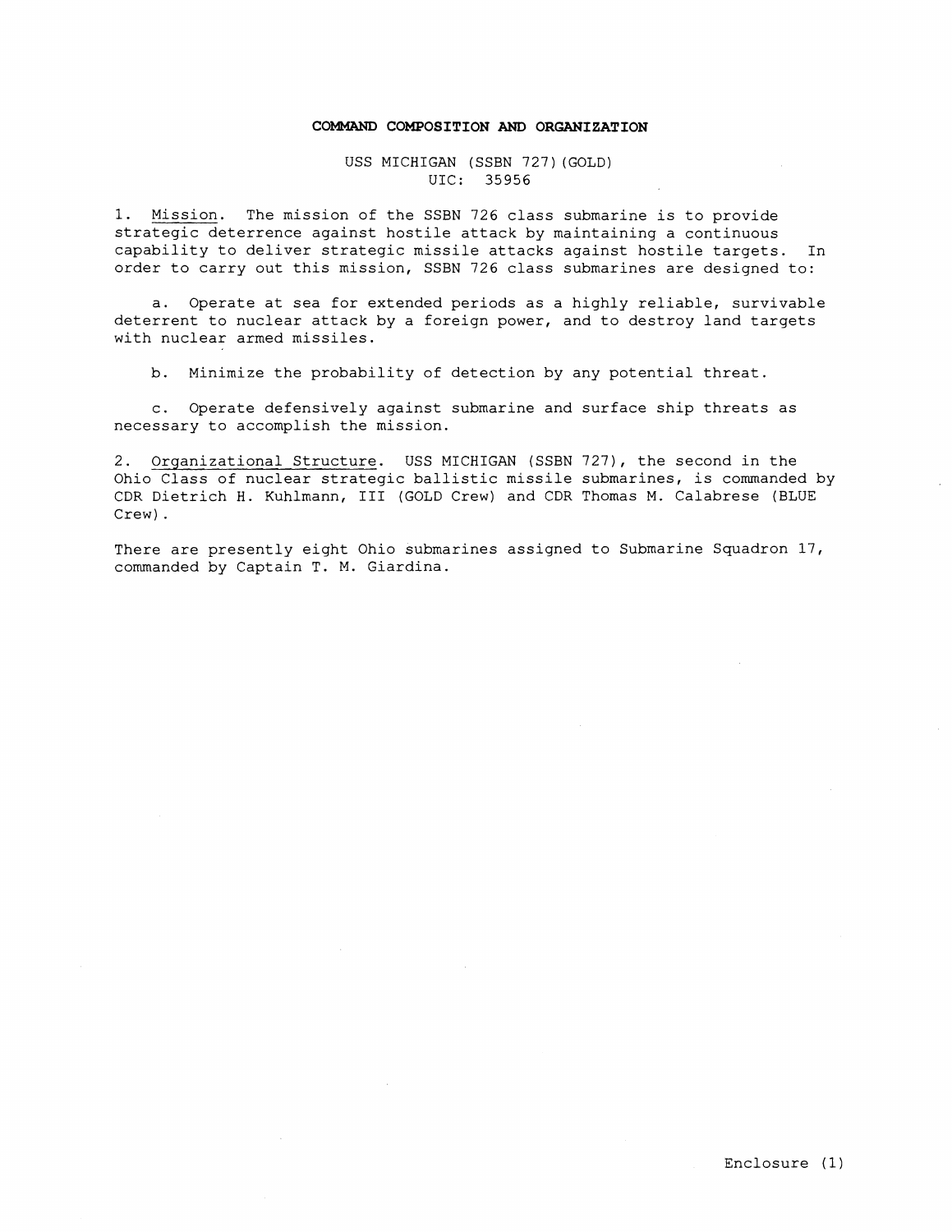#### **CHRONOLOGY**

 $\Delta \sim$ 

 $\mathcal{L}^{\text{max}}_{\text{max}}$  ,  $\mathcal{L}^{\text{max}}_{\text{max}}$ 

| <b>DATE</b> |           |  |  | <b>EVENT</b>                                                                |
|-------------|-----------|--|--|-----------------------------------------------------------------------------|
|             |           |  |  | 01 JAN 02 - 27 MAR 02 OFF-CREW TRAINING PERIOD                              |
|             | 27 MAR 02 |  |  | GOLD CREW RELIEVED BLUE CREW                                                |
|             |           |  |  | 27 MAR 02 - 29 APR 02 REFIT                                                 |
|             |           |  |  | 29 APR 02 - 01 MAY 02 POST REFIT SEA TRIALS, DABOB BAY                      |
|             | 01 MAY 02 |  |  | UNDERWAY FOR PATROL 62                                                      |
|             |           |  |  | 10 JUN 02 - 14 JUN 02 TACTICAL WEAPONS PROFICIENCY/STRATEGIC READINESS EXAM |
|             |           |  |  | 14 JUN 02 - 18 JUN 02 INPORT SAN DIEGO, CA                                  |
|             | 25 JUN 02 |  |  | INPORT BANGOR, WA                                                           |
|             |           |  |  | 05 JUL 02 - 07 JUL 02 UNDERWAY FOR MINI-DASO                                |
|             | 07 JUL 02 |  |  | INPORT BANGOR, WA                                                           |
|             | 10 JUL 02 |  |  | BLUE CREW RELIEVED THE GOLD CREW                                            |
|             |           |  |  | 10 JUL 02 - 29 AUG 02 REFIT ASSIST                                          |
|             |           |  |  | 30 AUG 02 - 08 NOV 02 LEAVE, STAND DOWN AND OFF-CREW TRAINING PERIOD        |
|             |           |  |  | 08 NOV 02 - 10 DEC 02 REFIT                                                 |
|             | 11 DEC 02 |  |  | POST REFIT SEA TRIALS, DABOB BAY                                            |
|             |           |  |  | 12 DEC 02 - 31 DEC 02 UNDERWAY FOR PATROL 64                                |

 $\sim 10^6$ 

 $\sim 400$ 

 $\sim 10$ 

 $\mathcal{A}^{\mathcal{A}}$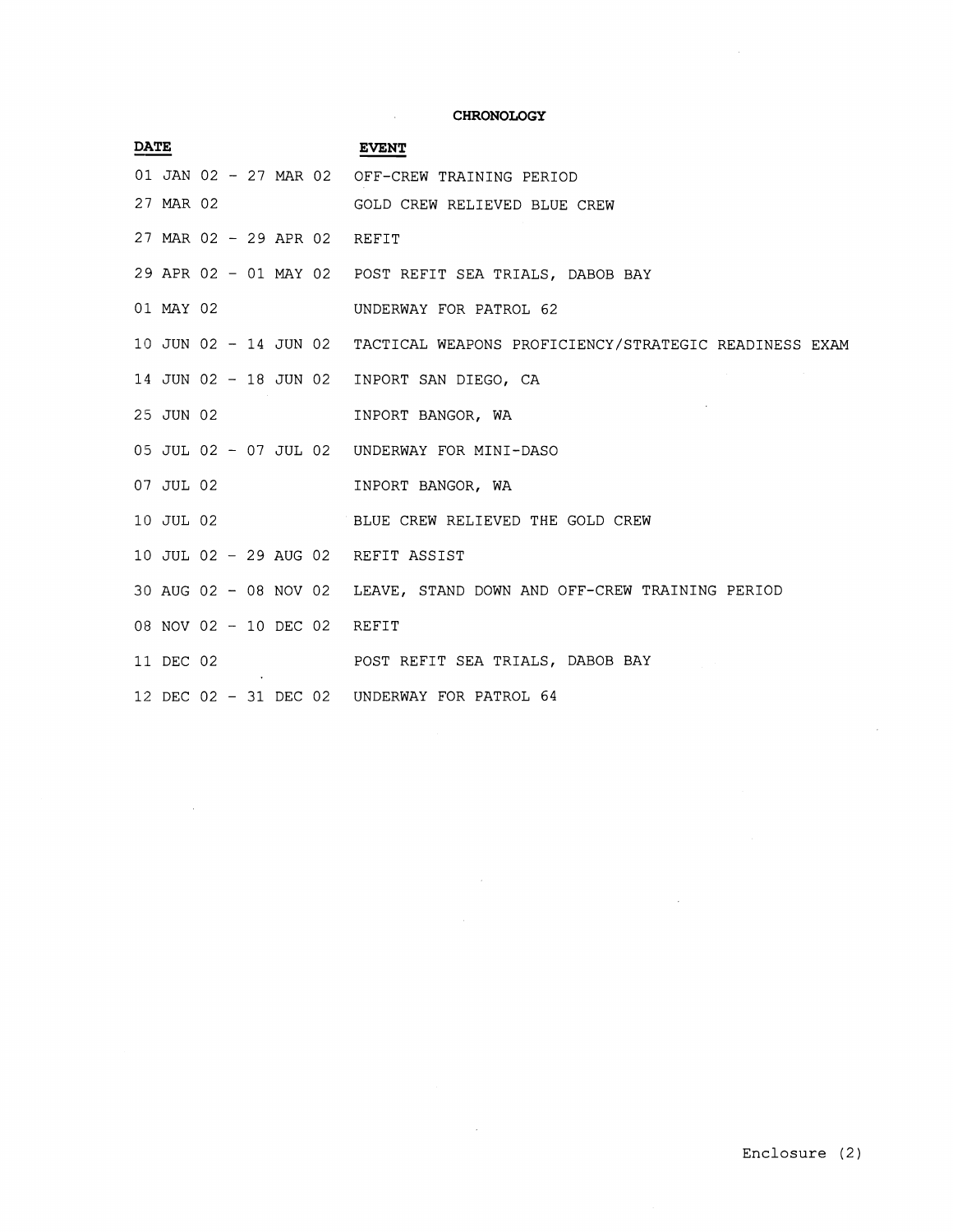### **NARRATIVE**

No narrative is provided. The events listed in the chronology need no further amplification.

 $\sim 10$ 

 $\mathcal{L}_{\rm{in}}$ 

 $\hat{\mathcal{L}}$ 

 $\bar{z}$ 

 $\bar{z}$